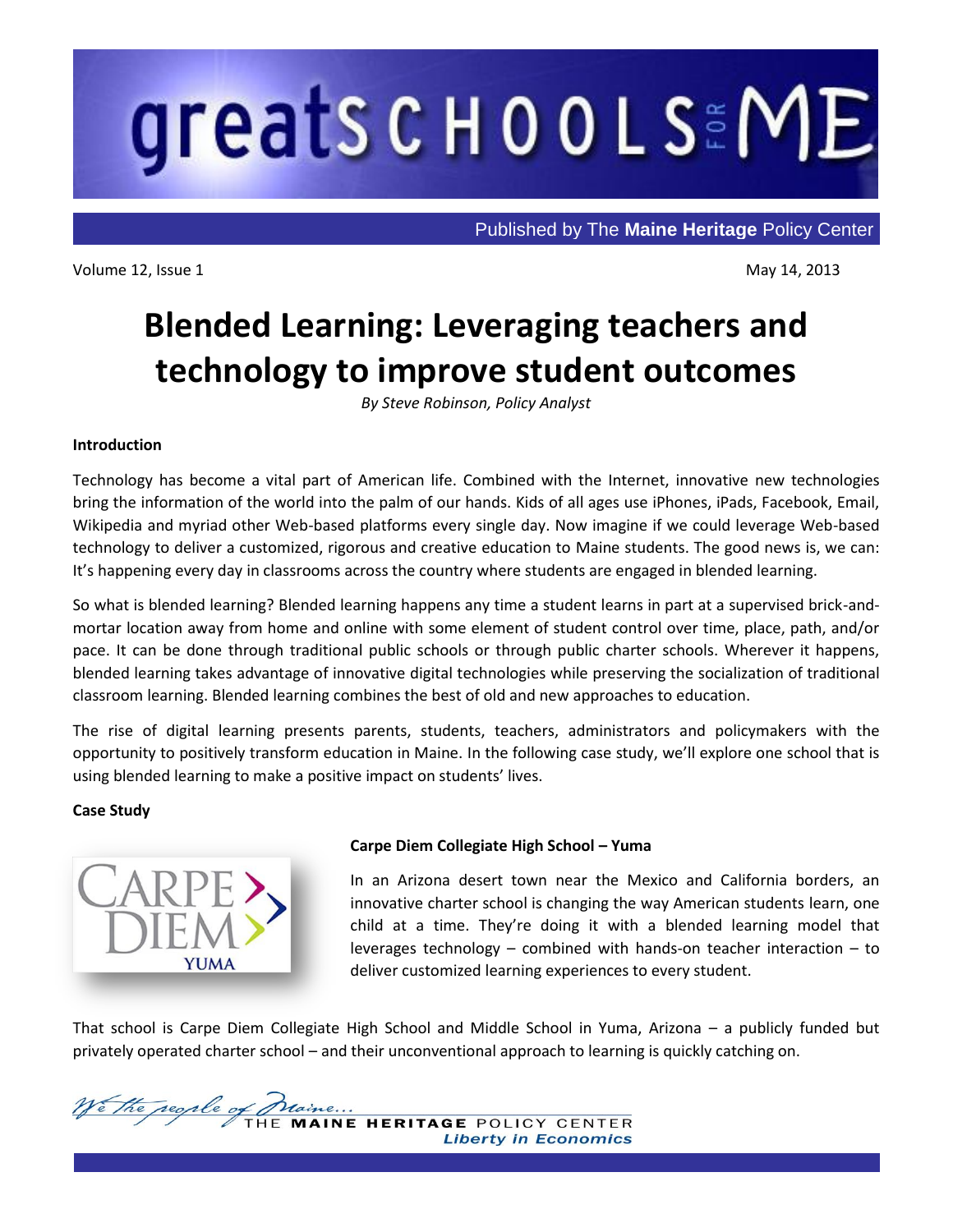Volume 12, Issue 1 Great Schools for ME May 14, 2013

Carpe Diem started in 2000 as a traditional public charter school serving nearly 300 students. In 2003, executive director Rick Ogston started to develop a blended learning model. Three years later, the school relocated to a building customdesigned for that model where it continues to offer instruction to students grades  $6 - 12$ . Carpe Diem has since been recognized by *BusinessWeek*, in 2009, and *U.S. News & World Report*, in 2010, as one of the top schools in America.

Except for the presence of teachers and students, Carpe Diem has flipped American learning on its head. Students at Carpe Diem attend tuition-free,



wear red uniforms and sit at cubicles with their own computers. They attend school four days a week – no school on Fridays – but school days are longer, from 8 a.m. to 4 p.m. Students are typically assigned little or no outside homework.

Students divide their days between work sessions on computers and hands-on learning experiences with teachers. Computer-based exercises are used to introduce and teach concepts. Once students get an understanding of basic concepts, they enter workshops with teachers who refine their knowledge and make it applicable and relevant to real world examples. The school uses 55-minute periods which rotate between online instruction and face-to-face time with teachers for reinforcement and application.

The school has six teachers – one each for math, language arts, science, physical education, social studies, and electives – and a handful of teaching assistants that are assigned to mentor individual students. Each teacher teaches all grade levels in their subject, allowing for continuity of instruction as a student progresses. Carpe Diem compensates teachers at or above local district salaries and offers competitive retirement packages.

Apart from its unique organizational structure, Carpe Diem is most well known as a pioneer in the practice of blended learning. Blended learning is any learning program that combines traditional, supervised brick-and-mortar instruction and schoolteachers with online delivery of curricula and some element of student control over when, where, and how quickly learning happens. Blended learning *blends* traditional learning with technology-based instruction and gives students a measure of control over their educational destinies.

As Carpe Diem Founder Rick Ogston has said:

"CDCHS is a blended learning school that blends the best of face-to-face instruction, technology, and extended learning opportunities in order to boost student achievement. Kids today are wired in every way… [W]hat we wanted to do was leveraged that experience, that knowledge, that savviness about technology, and bring it into the classroom to where they would also be excited about using their skills to learn the things that we thought would be important for them to learn."

We the regile of INE HERITAGE POLICY CENTER **Liberty in Economics**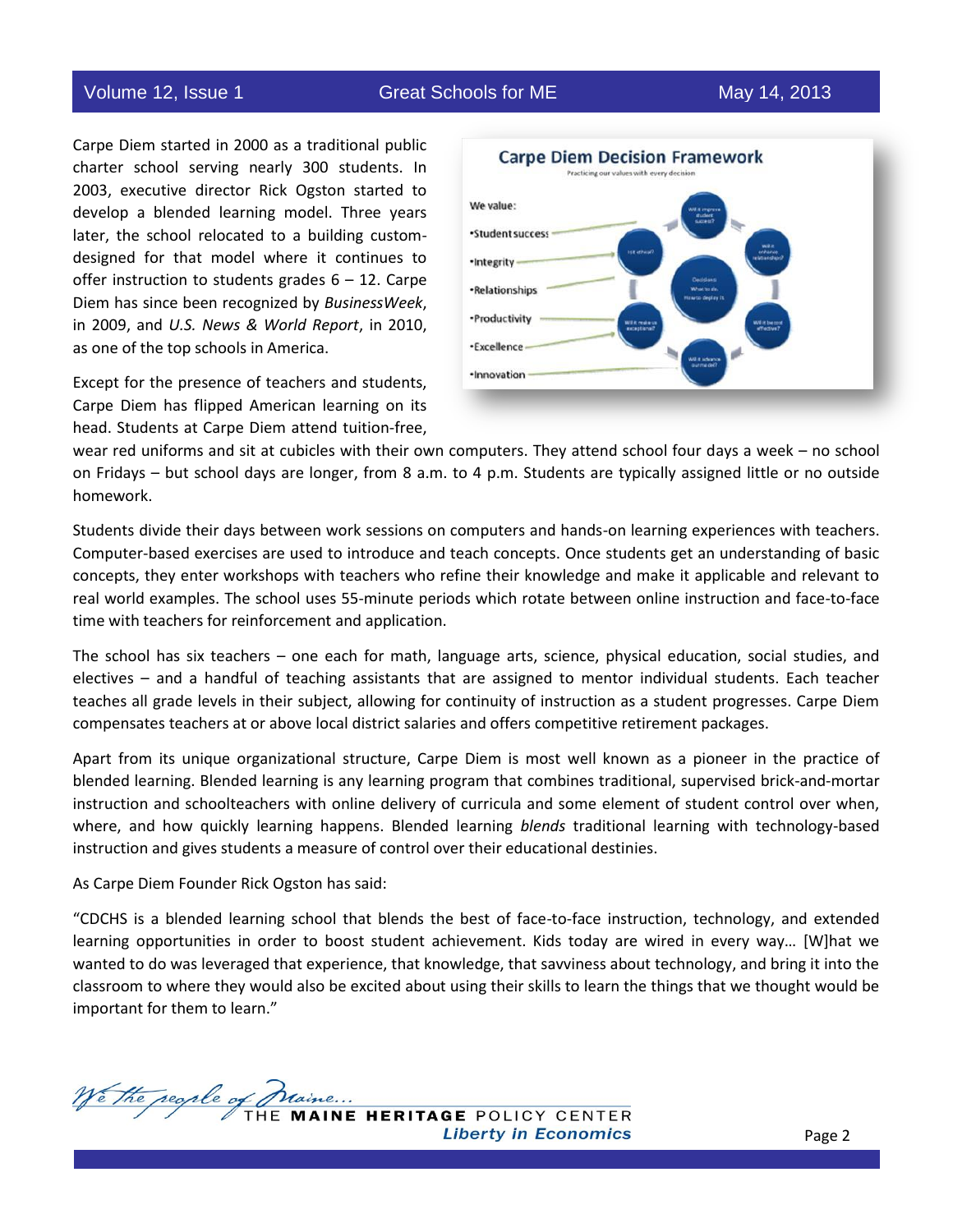Technology is a critical part of what is happening at Carpe Diem, but computers alone do not necessarily enhance education. The backbone of the blended learning model is the online program students use. Carpe Diem has used Education2020, an online curriculum provided by Edgenuity, since 2010. The E2020 curriculum delivers subjectspecific workshops in math, language arts, science and social studies. The program has produced positive results not just at Carpe Diem, but also at schools in central Texas, Gainesville, Georgia, Louden County, Virginia, Detroit, Michigan, and more.

With heavy reliance on technology, you might be tempted to think Carpe Diem's model cannot be replicated more broadly. However, compared to average costs per pupil in Arizona and the U.S., Carpe Diem is inexpensive. According to the school, per pupil costs run about \$5,303 per year. Comparatively, the Arizona and U.S. average costs are \$7,608 and \$10,259, respectively.

Carpe Diem's blended-learning model requires fewer teachers and administrators and this allows the school to spend less per pupil than its peers. According to the 2013 Annual Report of Arizona's Superintendent of Public Instruction, Carpe Diem's appropriation for fiscal year 2011 – 2012 was \$1.575 million. The school spent \$548,497 on classroom instruction, \$13,856 on classroom supplies, \$598,019 on administration, and \$414,087 on student support services. The school's administrative office is lean. It has two administrators – a principal and a guidance counselor who doubles as an office manager.

Although Arizona's public charter schools receive roughly \$1,700 less per-pupil than its government-run schools, Carpe Diem is producing amazing results with its blended learning model. Compared to other schools in Arizona, Carpe Diem is a tremendous success.



*The above chart depicts the math growth rates of Carpe Diem (first in growth performance) as compared to other Arizona Schools (representative cross section provided to show variation).*

We the regile of INE HERITAGE POLICY CENTER **Liberty in Economics**